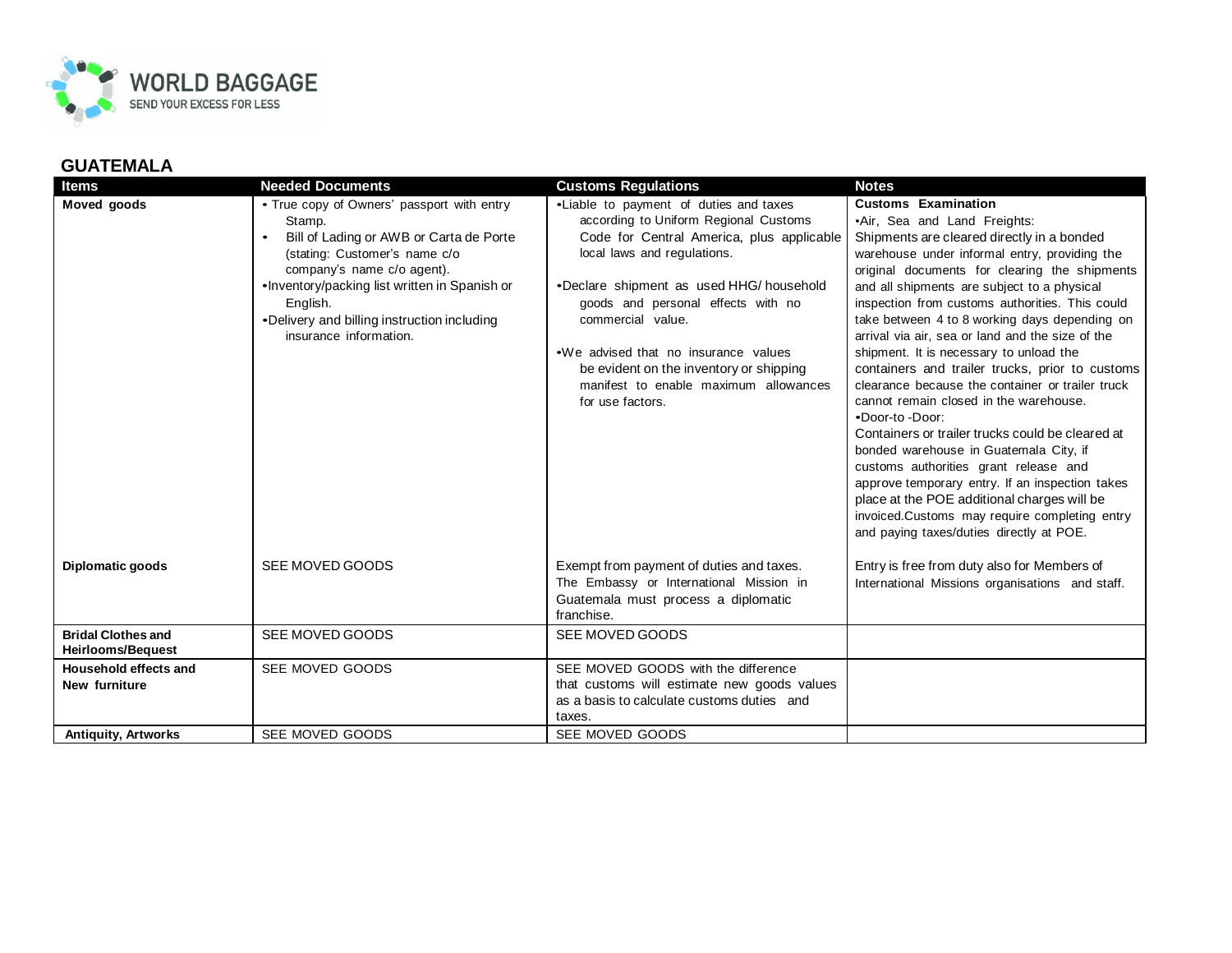

## **GUATEMALA**

| <b>Items</b>                              | <b>Needed Documents</b>                                           | <b>Customs Regulations</b>                                                               | <b>Notes</b>                                   |
|-------------------------------------------|-------------------------------------------------------------------|------------------------------------------------------------------------------------------|------------------------------------------------|
|                                           |                                                                   | Exports:                                                                                 |                                                |
|                                           |                                                                   | It is prohibited to export pre-Colombian<br>archaeological objects or colonial antiques. |                                                |
| <b>Valued metal articles</b>              | SEE MOVED GOODS                                                   | SEE MOVED GOODS                                                                          |                                                |
| (jewels, money)                           |                                                                   |                                                                                          |                                                |
| Household devices &<br>electrical devices | SEE MOVED GOODS                                                   | SEE MOVED GOODS                                                                          |                                                |
| Gifts, Memorabilia                        | SEE MOVED GOODS                                                   | Usually admitted duty free if quantities are                                             |                                                |
|                                           |                                                                   | reasonable according to customs criteria.                                                |                                                |
| Rugs                                      | SEE MOVED GOODS                                                   | SEE MOVED GOODS                                                                          |                                                |
| <b>Automobiles</b>                        | Original B/L or AWB with final destination                        | Original or copy of NIT card (Tax Identification                                         | Customs officials to verify vehicle data such  |
|                                           | POF.                                                              | Number) is given to the shipper at no cost at                                            | as mark, engine, model and all serial          |
|                                           | •Original proof of purchase.                                      | Finance Ministry in Guatemala when                                                       | numbers must inspect all incoming motor        |
|                                           | •Car title of proof of ownership.                                 | presenting his valid passport with entry                                                 | vehicles. Duties will be based on C.I.F. value |
|                                           | .Owner passport with entry stamp                                  | stamp.                                                                                   | as determined by Customs. Clearance of         |
|                                           | (original).                                                       |                                                                                          | automobiles requires a minimum of 2 weeks      |
|                                           | •Delivery and billing instructions including                      | Taxes must be paid by the shipper at                                                     |                                                |
|                                           | insurance information.                                            | destination.                                                                             |                                                |
|                                           | Copy of registration card.<br>٠                                   |                                                                                          |                                                |
|                                           | •Report of Car Mechanical Conditions.                             |                                                                                          |                                                |
| Other vehicles (bicycle, water            | Bicycles same as Removal goods.                                   |                                                                                          |                                                |
| vehicle)                                  | Large boats, yachts and other vehicles same<br>as Motor Vehicles. |                                                                                          |                                                |
| Machines, appliances, spare               | Proof of purchase, specifying gross, legal                        | SEE MOVED GOODS                                                                          |                                                |
| pieces                                    | and net weights and CIF value, in triplicate,                     |                                                                                          |                                                |
|                                           | legalized by Consulate, with declaration of                       |                                                                                          |                                                |
|                                           | origin.                                                           |                                                                                          |                                                |
| Liquor, wine                              | SEE MOVED GOODS                                                   | SEE MOVED GOODS                                                                          |                                                |
| <b>Canned foods and food</b>              | SEE MOVED GOODS                                                   | SEE MOVED GOODS                                                                          |                                                |
| Weapons, munitions,                       | Sporting arms require special permit from                         | Firearms, ammunition, explosives are                                                     |                                                |
| dangerous items                           | Ministry of Defense prior to arrival of shipment.                 | prohibited.                                                                              |                                                |
| Narcotics, medications and                |                                                                   | Medicines are sold duty free without                                                     |                                                |
| drugs                                     |                                                                   | prescription in Guatemala, but narcotics and                                             |                                                |